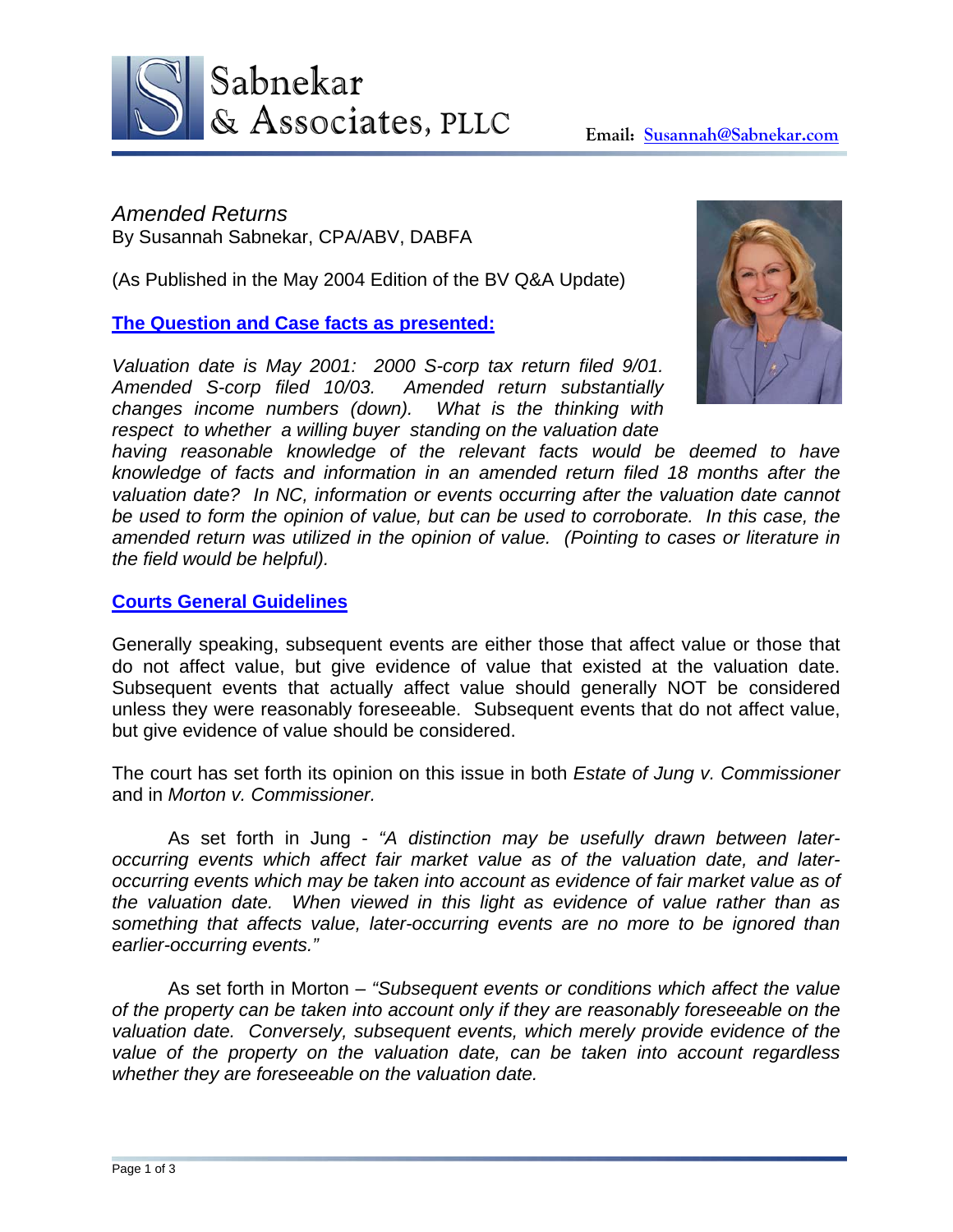

Moreover, in *Taube v. Commissioner* and in *Estate of Gilford v. Commissioner*, the court expressed its unwillingness to accept hindsight from experts.

In general, it appears that the court supports the contention that property is valued as of the valuation date based on market conditions and facts available on that date without regard to consideration of subsequent events. However, subsequent events can be considered for the "limited purpose" of establishing what the willing buyer and seller's expectations were on the valuation date and whether such expectations were both intelligent and reasonable.

# **Additional Considerations**

Another question to consider is whether the information was "known or knowable"? If the error necessitating the amended return was known or knowable, a strong argument exits to consider the amended return. For example, if an obvious error existed in the reporting of gross revenue (i.e. \$1,000,000 was reported when it should have been \$100,000 and all other years under analysis suggest that the lower amount was appropriate) this type of error should have been known. Was there an error in GAAP that should have been known? Would an inquiry of management have revealed that this type of recognition error was foreseeable? Were there accrual adjustments with subsequent reversals or corrections that were knowable?

According to various books authored by Jay E. Fishman, Shannon P. Pratt, James R. Hitchner, and others, (see work cited) appraisals should be based on information that is available or determinable as of the valuation date. With this in mind, financial statements for periods ending after the valuation date are not generally used as direct evidence in the valuation engagement. However, in certain limited instances subsequent period financial statements are used. They are particularly useable when the information reported therein is considered "knowable".

The Uniform Standards of Appraisal (USPAP), under Standard Three (Appraisal Review, Development and Reporting) previously only applied to the review of real estate appraisals. Those references have been eliminated making it clear that these standards apply to business appraisers. According to Standard Three,

"*The appraisal review must be conducted in the context of market conditions as of the effective date of the opinion in the work being reviewed. Information available to the reviewer that could not have been available as of or subsequent to the date of the work being reviewed must not be used by a reviewer in the development of an opinion as to the quality of the work under review.* 

While there is no discussion regarding knowable, known or the particular type of subsequent event, the language could be interpreted to conclude that information